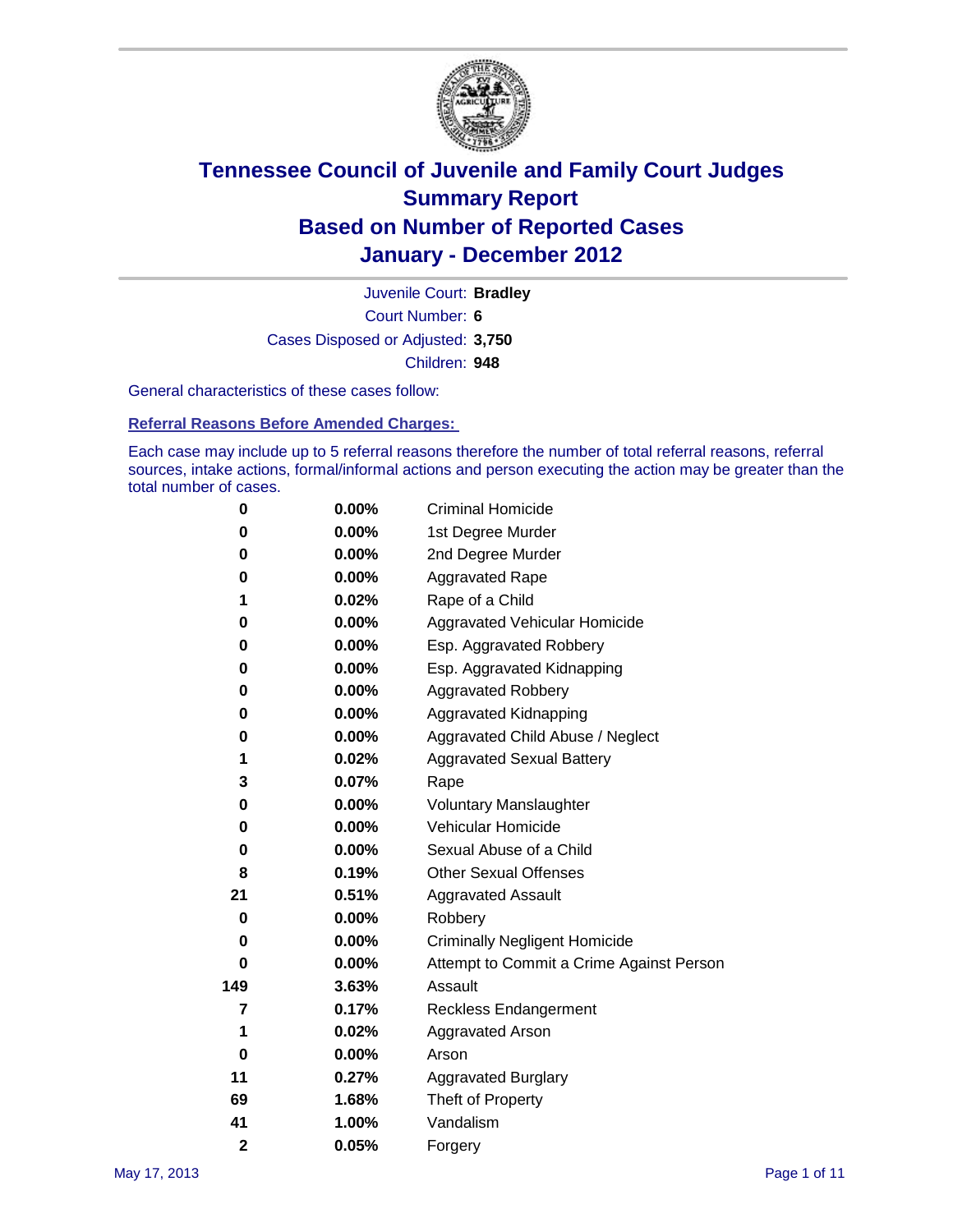

Court Number: **6** Juvenile Court: **Bradley** Cases Disposed or Adjusted: **3,750**

Children: **948**

#### **Referral Reasons Before Amended Charges:**

Each case may include up to 5 referral reasons therefore the number of total referral reasons, referral sources, intake actions, formal/informal actions and person executing the action may be greater than the total number of cases.

| $\pmb{0}$               | 0.00%    | <b>Worthless Checks</b>                                     |
|-------------------------|----------|-------------------------------------------------------------|
| 0                       | 0.00%    | Illegal Possession / Fraudulent Use of Credit / Debit Cards |
| 6                       | 0.15%    | <b>Burglary</b>                                             |
| $\mathbf{2}$            | 0.05%    | Unauthorized Use of a Vehicle                               |
| 0                       | $0.00\%$ | <b>Cruelty to Animals</b>                                   |
| $\bf{0}$                | $0.00\%$ | Sale of Controlled Substances                               |
| 7                       | 0.17%    | <b>Other Drug Offenses</b>                                  |
| 101                     | 2.46%    | Possession of Controlled Substances                         |
| 0                       | $0.00\%$ | <b>Criminal Attempt</b>                                     |
| $\overline{\mathbf{7}}$ | 0.17%    | Carrying Weapons on School Property                         |
| $\mathbf 2$             | 0.05%    | Unlawful Carrying / Possession of a Weapon                  |
| 5                       | 0.12%    | <b>Evading Arrest</b>                                       |
| 1                       | 0.02%    | Escape                                                      |
| 5                       | 0.12%    | Driving Under Influence (DUI)                               |
| 50                      | 1.22%    | Possession / Consumption of Alcohol                         |
| 12                      | 0.29%    | Resisting Stop, Frisk, Halt, Arrest or Search               |
| $\boldsymbol{2}$        | 0.05%    | <b>Aggravated Criminal Trespass</b>                         |
| 29                      | 0.71%    | Harassment                                                  |
| $\bf{0}$                | 0.00%    | Failure to Appear                                           |
| 6                       | 0.15%    | Filing a False Police Report                                |
| 1                       | 0.02%    | Criminal Impersonation                                      |
| 103                     | 2.51%    | <b>Disorderly Conduct</b>                                   |
| 17                      | 0.41%    | <b>Criminal Trespass</b>                                    |
| 24                      | 0.58%    | <b>Public Intoxication</b>                                  |
| $\mathbf 0$             | $0.00\%$ | Gambling                                                    |
| 16                      | 0.39%    | <b>Traffic</b>                                              |
| 0                       | $0.00\%$ | <b>Local Ordinances</b>                                     |
| 0                       | $0.00\%$ | Violation of Wildlife Regulations                           |
| 0                       | $0.00\%$ | Contempt of Court                                           |
| 129                     | 3.14%    | Violation of Probation                                      |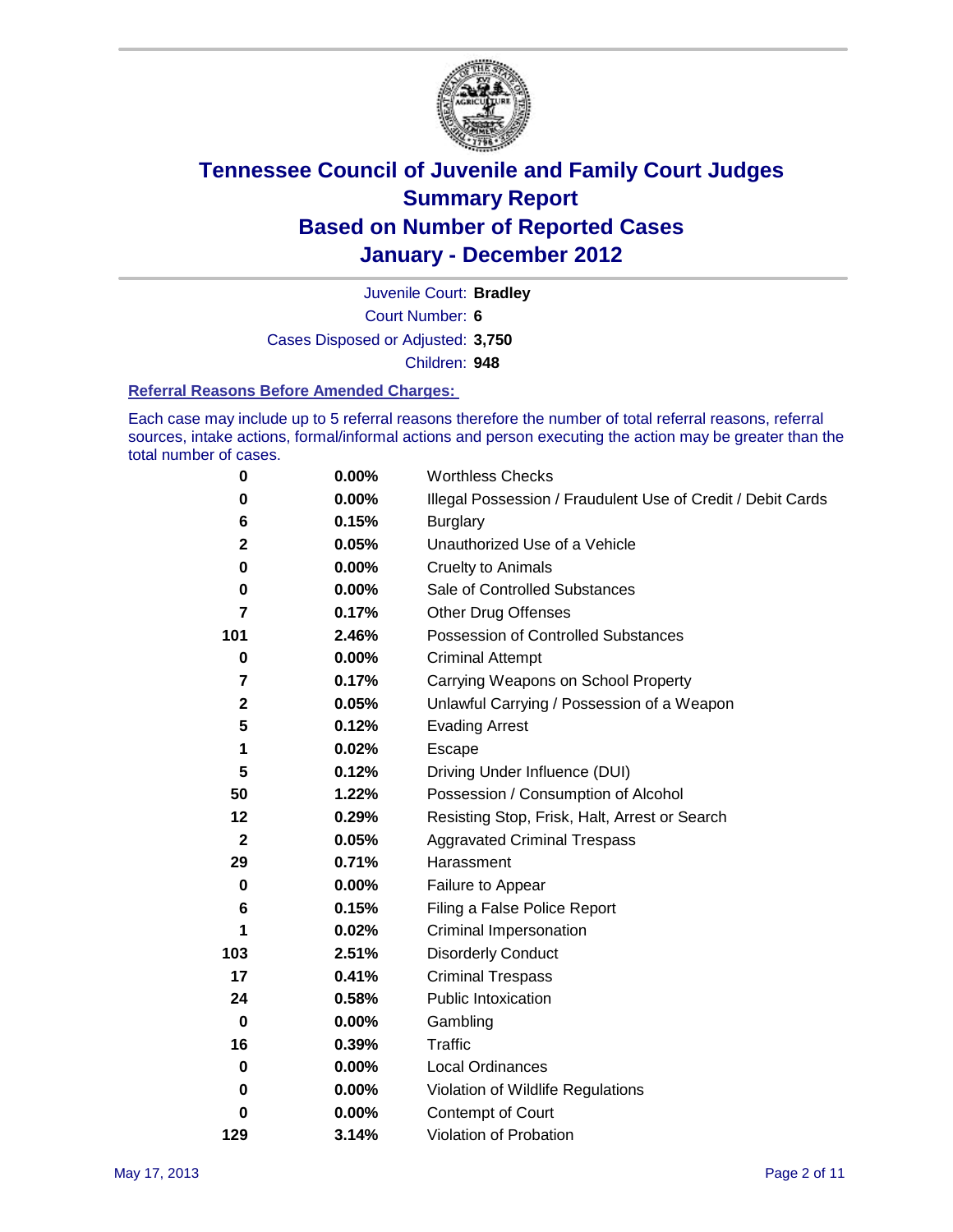

Court Number: **6** Juvenile Court: **Bradley** Cases Disposed or Adjusted: **3,750** Children: **948**

#### **Referral Reasons Before Amended Charges:**

Each case may include up to 5 referral reasons therefore the number of total referral reasons, referral sources, intake actions, formal/informal actions and person executing the action may be greater than the total number of cases.

| 9           | 0.22%    | Violation of Aftercare                 |
|-------------|----------|----------------------------------------|
| 181         | 4.41%    | <b>Unruly Behavior</b>                 |
| 239         | 5.83%    | Truancy                                |
| 75          | 1.83%    | In-State Runaway                       |
| 5           | 0.12%    | Out-of-State Runaway                   |
| 26          | 0.63%    | Possession of Tobacco Products         |
| 35          | 0.85%    | Violation of a Valid Court Order       |
| 19          | 0.46%    | <b>Violation of Curfew</b>             |
| $\mathbf 0$ | 0.00%    | <b>Sexually Abused Child</b>           |
| 0           | $0.00\%$ | <b>Physically Abused Child</b>         |
| 0           | 0.00%    | Dependency / Neglect                   |
| 0           | 0.00%    | <b>Termination of Parental Rights</b>  |
| 0           | 0.00%    | <b>Violation of Pretrial Diversion</b> |
| 0           | 0.00%    | Violation of Informal Adjustment       |
| 2,627       | 64.03%   | <b>Judicial Review</b>                 |
| 0           | 0.00%    | <b>Administrative Review</b>           |
| 0           | $0.00\%$ | <b>Foster Care Review</b>              |
| 0           | 0.00%    | Custody                                |
| 0           | $0.00\%$ | Visitation                             |
| 0           | $0.00\%$ | Paternity / Legitimation               |
| 0           | $0.00\%$ | <b>Child Support</b>                   |
| 0           | 0.00%    | <b>Request for Medical Treatment</b>   |
| 0           | $0.00\%$ | <b>Consent to Marry</b>                |
| 48          | 1.17%    | Other                                  |
| 4,103       | 100.00%  | <b>Total Referrals</b>                 |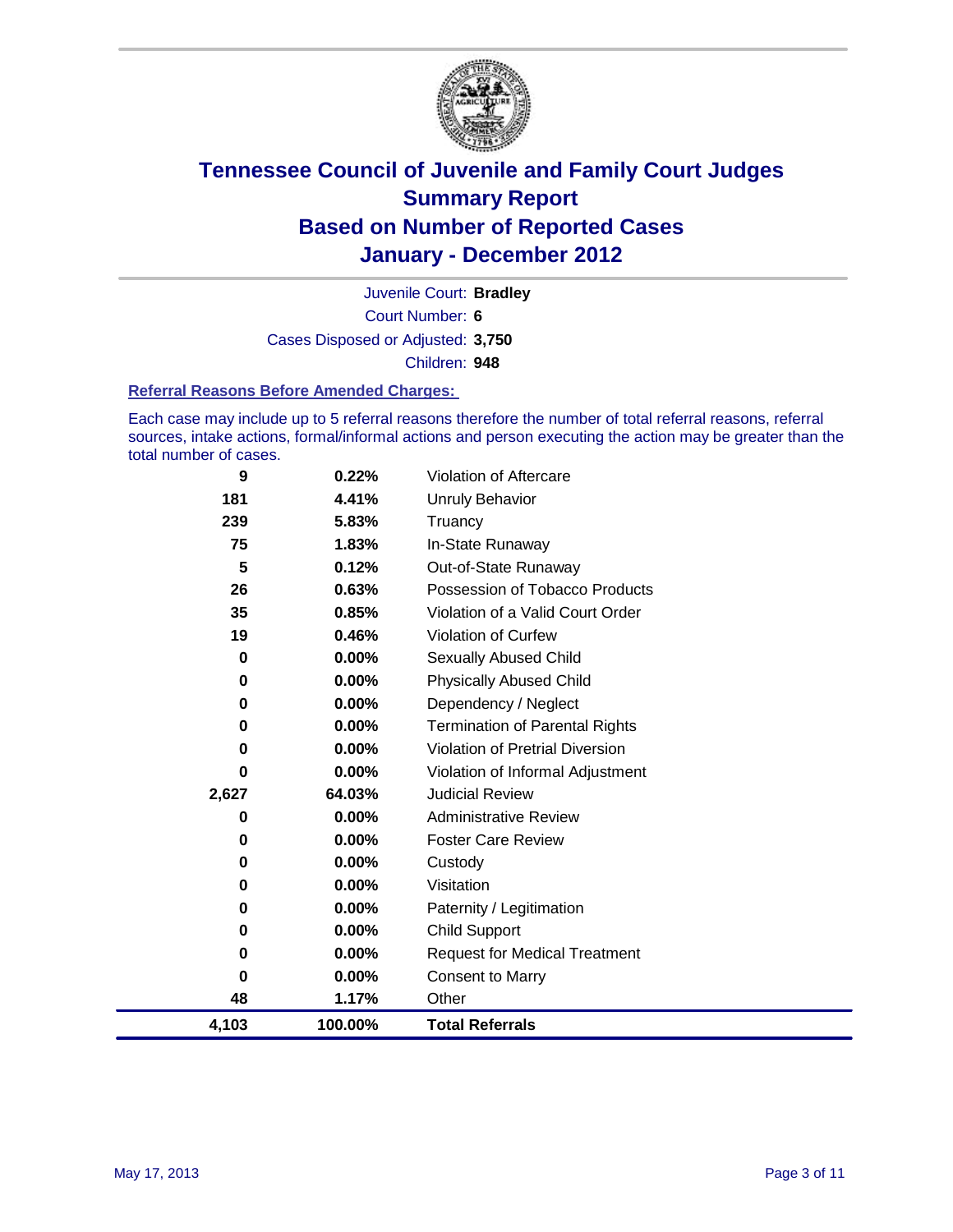

| 4,103                      | 100.00%                           | <b>Total Referral Sources</b>     |  |
|----------------------------|-----------------------------------|-----------------------------------|--|
| 5                          | 0.12%                             | Other                             |  |
| 0                          | 0.00%                             | Unknown                           |  |
| 1                          | 0.02%                             | Hospital                          |  |
| 0                          | $0.00\%$                          | Child & Parent                    |  |
| 66                         | 1.61%                             | Victim                            |  |
| 0                          | $0.00\%$                          | <b>Other Court</b>                |  |
| 0                          | $0.00\%$                          | Social Agency                     |  |
| 2,974                      | 72.48%                            | <b>Court Staff</b>                |  |
| 0                          | 0.00%                             | <b>District Attorney's Office</b> |  |
| 0                          | $0.00\%$                          | <b>Other State Department</b>     |  |
| 31                         | 0.76%                             | <b>DCS</b>                        |  |
| 0                          | $0.00\%$                          | <b>CSA</b>                        |  |
| 23                         | 0.56%                             | School                            |  |
| 0                          | $0.00\%$                          | Self                              |  |
| 3                          | 0.07%                             | <b>Relatives</b>                  |  |
| 57                         | 1.39%                             | Parents                           |  |
| 943                        | 22.98%                            | Law Enforcement                   |  |
| <b>Referral Sources: 1</b> |                                   |                                   |  |
|                            |                                   | Children: 948                     |  |
|                            | Cases Disposed or Adjusted: 3,750 |                                   |  |
|                            | <b>Court Number: 6</b>            |                                   |  |
|                            | Juvenile Court: Bradley           |                                   |  |
|                            |                                   |                                   |  |

### **Age of Child at Referral: 2**

| 100.00%  | <b>Total Child Count</b> |
|----------|--------------------------|
| $0.00\%$ | <b>Unknown</b>           |
| 0.32%    | Ages 19 and Over         |
| 22.68%   | Ages 17 through 18       |
| 35.65%   | Ages 15 through 16       |
| 21.62%   | Ages 13 through 14       |
| 10.34%   | Ages 11 through 12       |
| 9.39%    | Ages 10 and Under        |
|          |                          |

<sup>1</sup> If different than number of Referral Reasons (4103), verify accuracy of your court's data.

<sup>2</sup> One child could be counted in multiple categories, verify accuracy of your court's data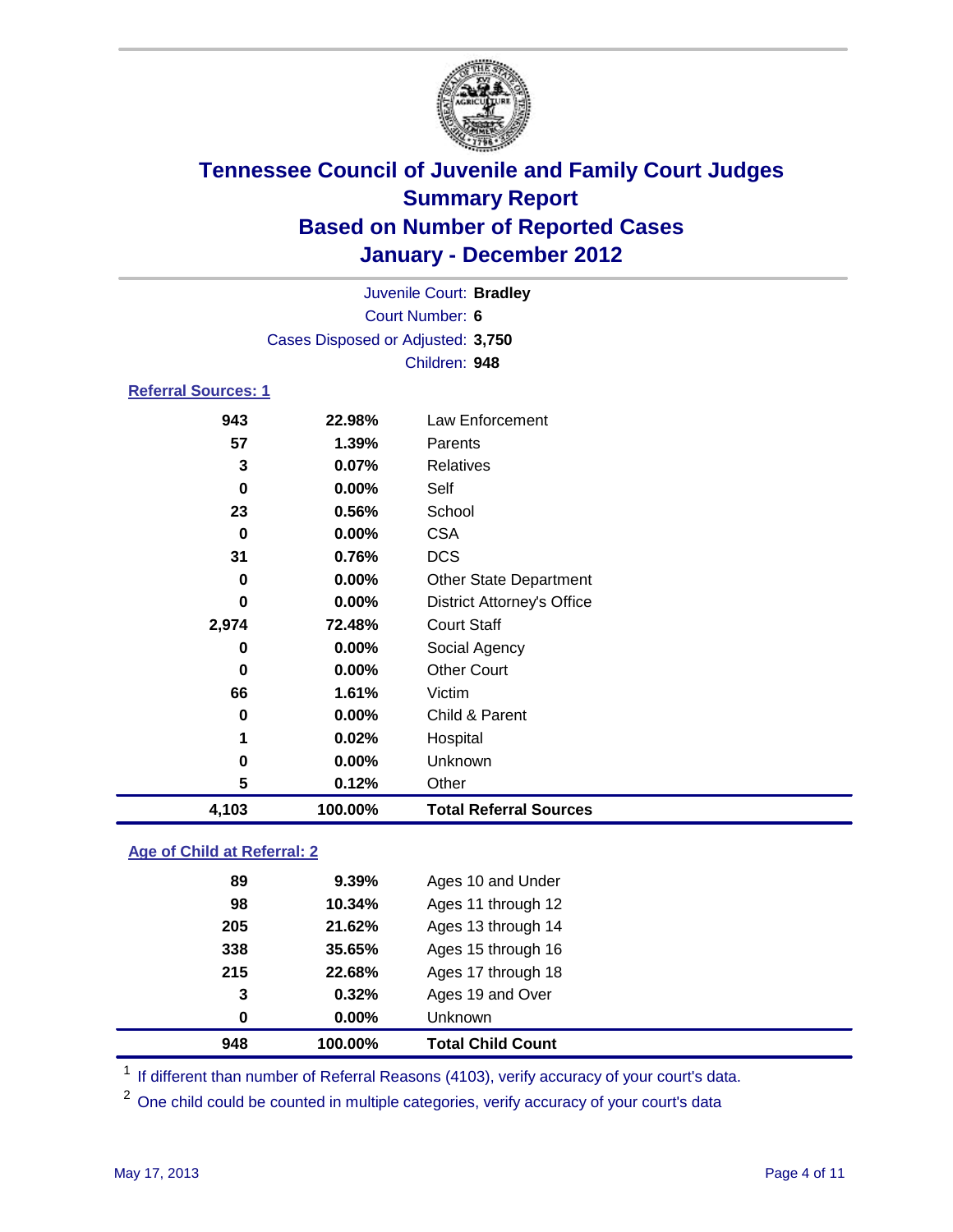

| Juvenile Court: Bradley                 |                                   |                          |  |  |
|-----------------------------------------|-----------------------------------|--------------------------|--|--|
|                                         | Court Number: 6                   |                          |  |  |
|                                         | Cases Disposed or Adjusted: 3,750 |                          |  |  |
|                                         |                                   | Children: 948            |  |  |
| Sex of Child: 1                         |                                   |                          |  |  |
| 626                                     | 66.03%                            | Male                     |  |  |
| 322                                     | 33.97%                            | Female                   |  |  |
| $\mathbf 0$                             | 0.00%                             | Unknown                  |  |  |
| 948                                     | 100.00%                           | <b>Total Child Count</b> |  |  |
| Race of Child: 1                        |                                   |                          |  |  |
| 847                                     | 89.35%                            | White                    |  |  |
| 59                                      | 6.22%                             | African American         |  |  |
| $\mathbf 0$                             | 0.00%                             | Native American          |  |  |
| $\mathbf{2}$                            | 0.21%                             | Asian                    |  |  |
| 29                                      | 3.06%                             | Mixed                    |  |  |
| 11                                      | 1.16%                             | Unknown                  |  |  |
| 948                                     | 100.00%                           | <b>Total Child Count</b> |  |  |
| <b>Hispanic Origin: 1</b>               |                                   |                          |  |  |
| 43                                      | 4.54%                             | Yes                      |  |  |
| 886                                     | 93.46%                            | No                       |  |  |
| 19                                      | 2.00%                             | Unknown                  |  |  |
| 948                                     | 100.00%                           | <b>Total Child Count</b> |  |  |
| <b>School Enrollment of Children: 1</b> |                                   |                          |  |  |
| 928                                     | 97.89%                            | Yes                      |  |  |
| 18                                      | 1.90%                             | No                       |  |  |
| $\overline{\mathbf{2}}$                 | 0.21%                             | Unknown                  |  |  |
| 948                                     | 100.00%                           | <b>Total Child Count</b> |  |  |

One child could be counted in multiple categories, verify accuracy of your court's data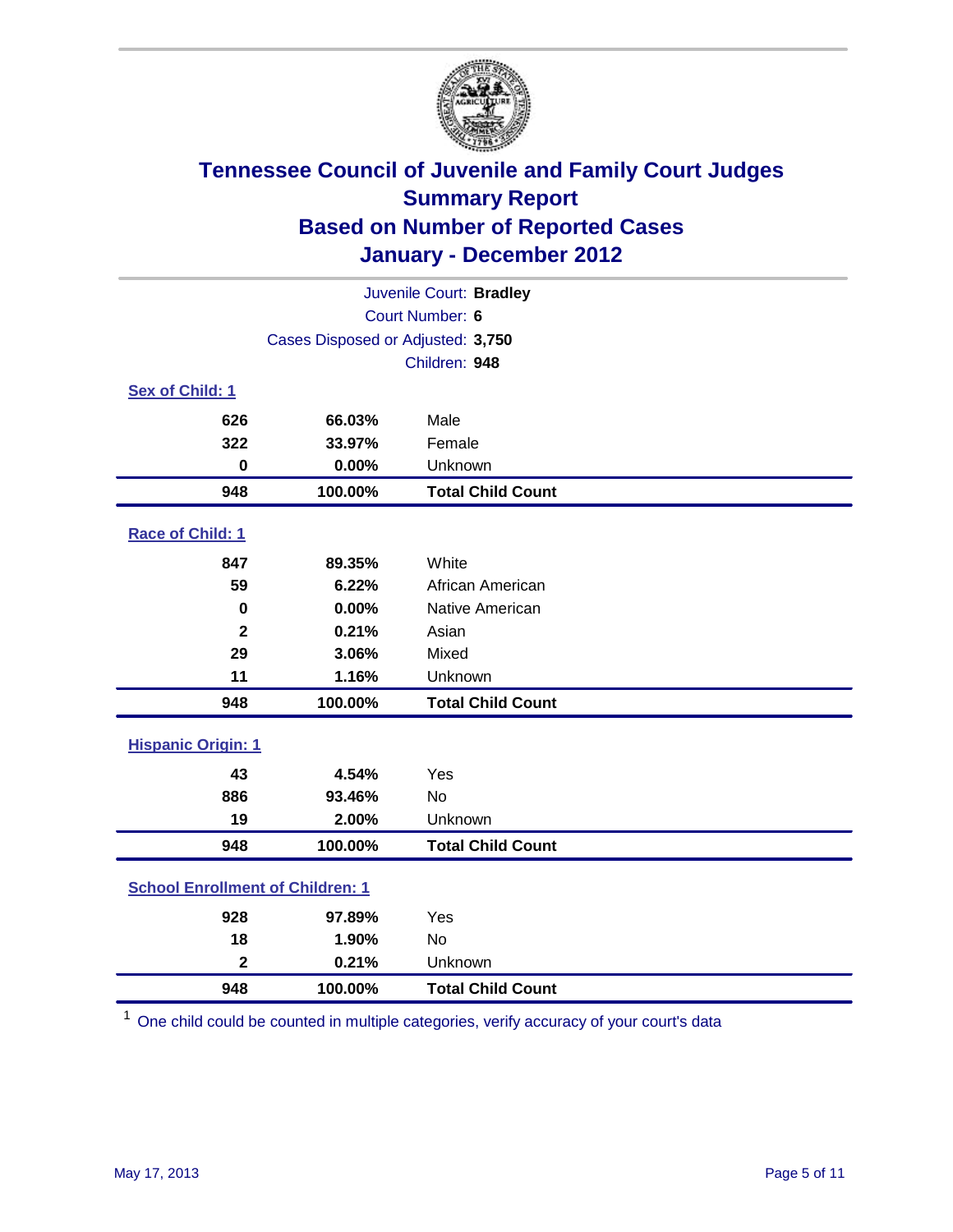

Court Number: **6** Juvenile Court: **Bradley** Cases Disposed or Adjusted: **3,750** Children: **948**

#### **Living Arrangement of Child at Time of Referral: 1**

| 948 | 100.00%  | <b>Total Child Count</b>     |
|-----|----------|------------------------------|
| 23  | 2.43%    | Other                        |
| 1   | 0.11%    | Unknown                      |
| 0   | $0.00\%$ | Independent                  |
| 1   | 0.11%    | In an Institution            |
| 4   | 0.42%    | In a Residential Center      |
| 5   | 0.53%    | In a Group Home              |
| 15  | 1.58%    | With Foster Family           |
| 6   | 0.63%    | With Adoptive Parents        |
| 63  | 6.65%    | <b>With Relatives</b>        |
| 129 | 13.61%   | With Father                  |
| 488 | 51.48%   | <b>With Mother</b>           |
| 49  | 5.17%    | With Mother and Stepfather   |
|     | 0.74%    | With Father and Stepmother   |
| 157 | 16.56%   | With Both Biological Parents |
|     |          |                              |

#### **Type of Detention: 2**

| 3,750 | 100.00%  | <b>Total Detention Count</b> |
|-------|----------|------------------------------|
| 0     | $0.00\%$ | Other                        |
| 3,466 | 92.43%   | Does Not Apply               |
| 0     | $0.00\%$ | Unknown                      |
| 0     | $0.00\%$ | <b>Psychiatric Hospital</b>  |
| 1     | 0.03%    | Jail - No Separation         |
| 0     | $0.00\%$ | Jail - Partial Separation    |
| 0     | 0.00%    | Jail - Complete Separation   |
| 283   | 7.55%    | Juvenile Detention Facility  |
| 0     | $0.00\%$ | Non-Secure Placement         |
|       |          |                              |

<sup>1</sup> One child could be counted in multiple categories, verify accuracy of your court's data

<sup>2</sup> If different than number of Cases (3750) verify accuracy of your court's data.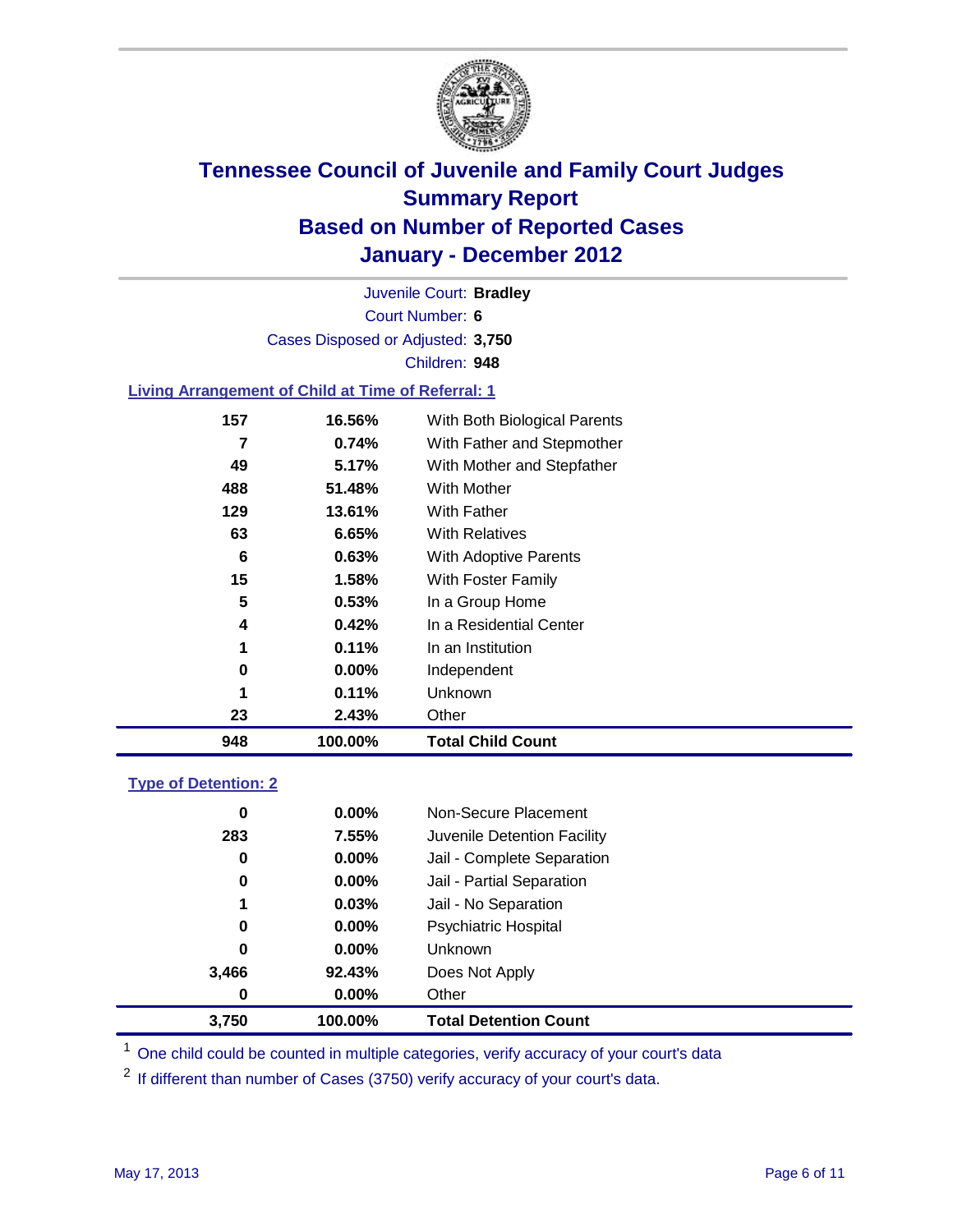

|                                                    | Juvenile Court: Bradley           |                                      |  |  |  |
|----------------------------------------------------|-----------------------------------|--------------------------------------|--|--|--|
|                                                    | Court Number: 6                   |                                      |  |  |  |
|                                                    | Cases Disposed or Adjusted: 3,750 |                                      |  |  |  |
|                                                    |                                   | Children: 948                        |  |  |  |
| <b>Placement After Secure Detention Hearing: 1</b> |                                   |                                      |  |  |  |
| 320                                                | 8.53%                             | Returned to Prior Living Arrangement |  |  |  |
| 77                                                 | 2.05%                             | Juvenile Detention Facility          |  |  |  |
| $\bf{0}$                                           | 0.00%                             | Jail                                 |  |  |  |
| 19                                                 | 0.51%                             | Shelter / Group Home                 |  |  |  |
| $\bf{0}$                                           | 0.00%                             | Foster Family Home                   |  |  |  |
| 0                                                  | 0.00%                             | Psychiatric Hospital                 |  |  |  |
| 0                                                  | 0.00%                             | Unknown                              |  |  |  |
| 3,334                                              | 88.91%                            | Does Not Apply                       |  |  |  |
| $\bf{0}$                                           | 0.00%                             | Other                                |  |  |  |
| 3,750                                              | 100.00%                           | <b>Total Placement Count</b>         |  |  |  |
| <b>Intake Actions: 2</b>                           |                                   |                                      |  |  |  |
|                                                    |                                   |                                      |  |  |  |
| 1,461                                              | 35.61%                            | <b>Petition Filed</b>                |  |  |  |
| 1                                                  | 0.02%                             | <b>Motion Filed</b>                  |  |  |  |
| 1                                                  | 0.02%                             | <b>Citation Processed</b>            |  |  |  |
| <sup>0</sup>                                       | 0.00%                             | Notification of Paternity Processed  |  |  |  |
| 2,627                                              | 64.03%                            | Scheduling of Judicial Review        |  |  |  |
| 1                                                  | 0.02%                             | Scheduling of Administrative Review  |  |  |  |
| 0                                                  | 0.00%                             | Scheduling of Foster Care Review     |  |  |  |
| 0                                                  | 0.00%                             | <b>Unknown</b>                       |  |  |  |
| 1                                                  | 0.02%                             | Does Not Apply                       |  |  |  |
| 11                                                 | 0.27%                             | Other                                |  |  |  |
| 4,103                                              | 100.00%                           | <b>Total Intake Count</b>            |  |  |  |

<sup>1</sup> If different than number of Cases (3750) verify accuracy of your court's data.

<sup>2</sup> If different than number of Referral Reasons (4103), verify accuracy of your court's data.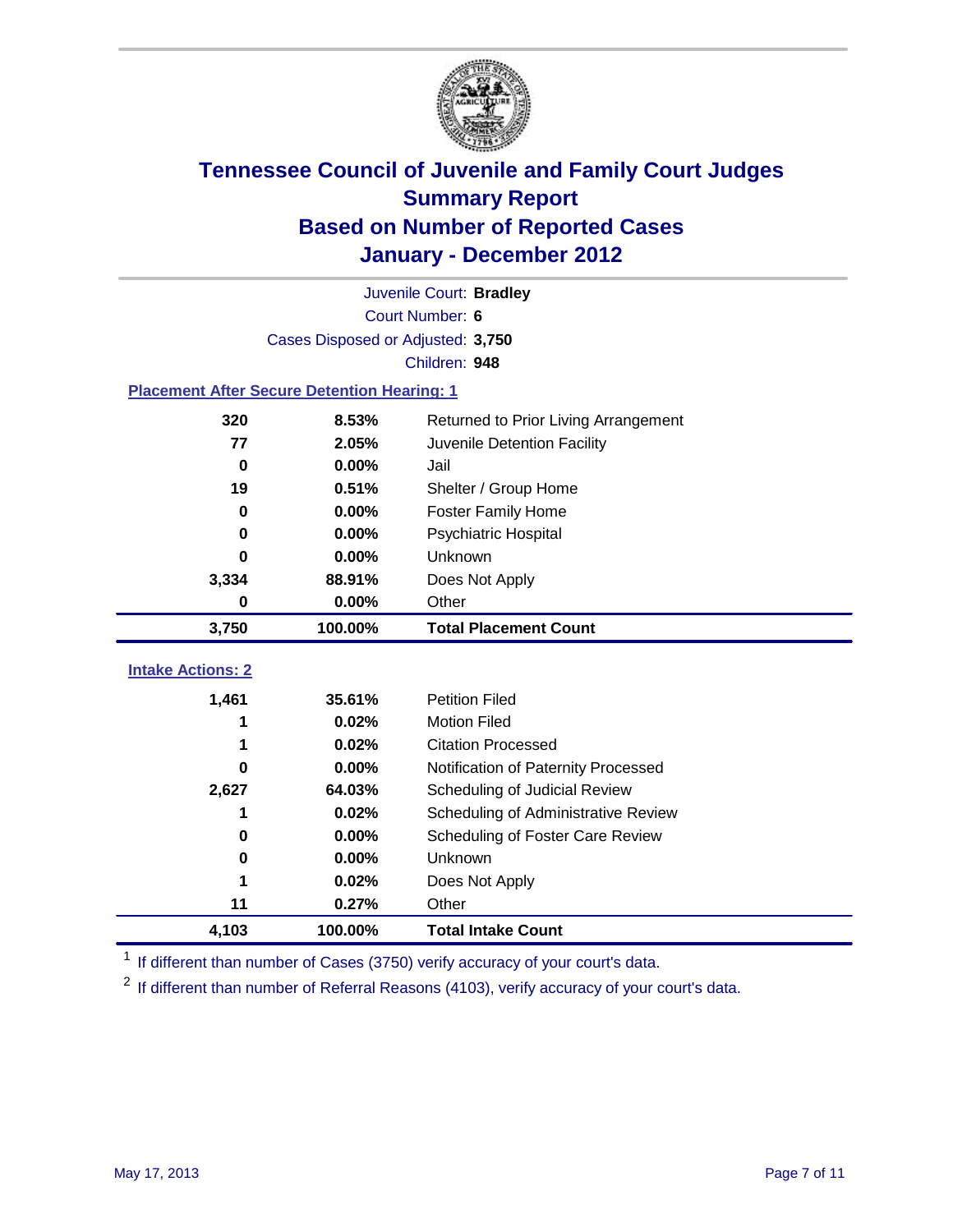

Court Number: **6** Juvenile Court: **Bradley** Cases Disposed or Adjusted: **3,750** Children: **948**

#### **Last Grade Completed by Child: 1**

| 0                                       | 0.00%   | Too Young for School         |
|-----------------------------------------|---------|------------------------------|
| 0                                       | 0.00%   | Preschool                    |
| 24                                      | 2.53%   | Kindergarten                 |
| 17                                      | 1.79%   | 1st Grade                    |
| 18                                      | 1.90%   | 2nd Grade                    |
| 14                                      | 1.48%   | 3rd Grade                    |
| 29                                      | 3.06%   | 4th Grade                    |
| 18                                      | 1.90%   | 5th Grade                    |
| 99                                      | 10.44%  | 6th Grade                    |
| 90                                      | 9.49%   | 7th Grade                    |
| 107                                     | 11.29%  | 8th Grade                    |
| 185                                     | 19.51%  | 9th Grade                    |
| 192                                     | 20.25%  | 10th Grade                   |
| 138                                     | 14.56%  | 11th Grade                   |
| 9                                       | 0.95%   | 12th Grade                   |
| 1                                       | 0.11%   | Non-Graded Special Ed        |
| 1                                       | 0.11%   | <b>GED</b>                   |
| 3                                       | 0.32%   | Graduated                    |
| 0                                       | 0.00%   | <b>Never Attended School</b> |
| 3                                       | 0.32%   | Unknown                      |
| $\mathbf 0$                             | 0.00%   | Other                        |
| 948                                     | 100.00% | <b>Total Child Count</b>     |
| <b>Enrolled in Special Education: 1</b> |         |                              |

| 948                                      | 100.00% | <b>Total Child Count</b> |  |
|------------------------------------------|---------|--------------------------|--|
| 8                                        | 0.84%   | Unknown                  |  |
| 881                                      | 92.93%  | No                       |  |
| 59                                       | 6.22%   | Yes                      |  |
| <u>Ellioned III Special Education. I</u> |         |                          |  |

One child could be counted in multiple categories, verify accuracy of your court's data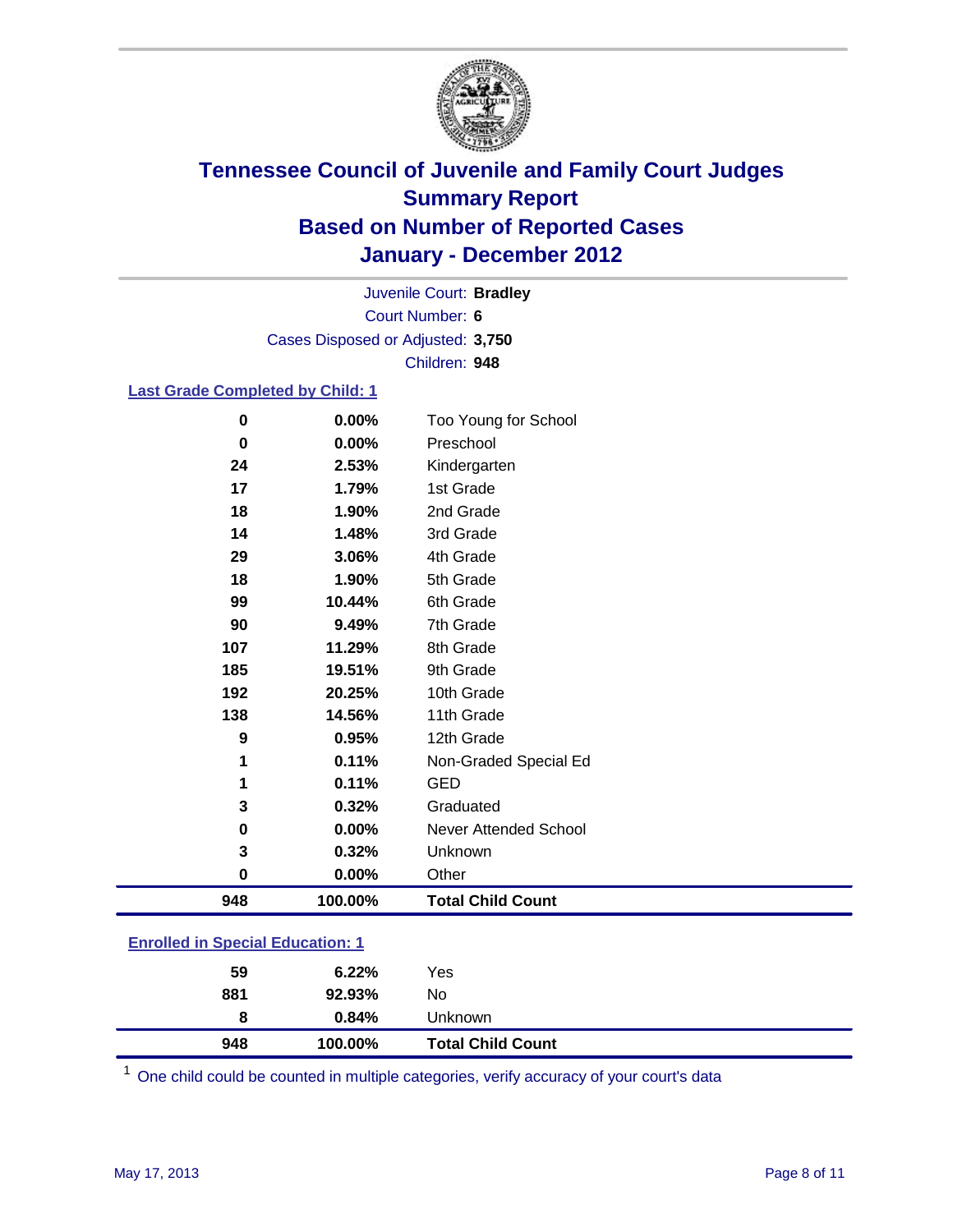

| Juvenile Court: Bradley |                                   |                           |  |  |  |
|-------------------------|-----------------------------------|---------------------------|--|--|--|
|                         | Court Number: 6                   |                           |  |  |  |
|                         | Cases Disposed or Adjusted: 3,750 |                           |  |  |  |
|                         | Children: 948                     |                           |  |  |  |
|                         | <b>Action Executed By: 1</b>      |                           |  |  |  |
| 1,322                   | 32.22%                            | Judge                     |  |  |  |
| 2,781                   | 67.78%                            | Magistrate                |  |  |  |
| 0                       | $0.00\%$                          | <b>YSO</b>                |  |  |  |
| 0                       | $0.00\%$                          | Other                     |  |  |  |
| 0                       | $0.00\%$                          | Unknown                   |  |  |  |
| 4,103                   | 100.00%                           | <b>Total Action Count</b> |  |  |  |

### **Formal / Informal Actions: 1**

| 284          | 6.92%    | Dismissed                                        |
|--------------|----------|--------------------------------------------------|
| 13           | 0.32%    | Retired / Nolle Prosequi                         |
| 163          | 3.97%    | <b>Complaint Substantiated Delinquent</b>        |
| 0            | $0.00\%$ | <b>Complaint Substantiated Status Offender</b>   |
| 12           | 0.29%    | <b>Complaint Substantiated Dependent/Neglect</b> |
| 0            | 0.00%    | <b>Complaint Substantiated Abused</b>            |
| 0            | $0.00\%$ | <b>Complaint Substantiated Mentally III</b>      |
| 0            | $0.00\%$ | Informal Adjustment                              |
| 285          | 6.95%    | <b>Pretrial Diversion</b>                        |
| 0            | $0.00\%$ | <b>Transfer to Adult Court Hearing</b>           |
| $\mathbf{2}$ | 0.05%    | Charges Cleared by Transfer to Adult Court       |
| 1            | 0.02%    | <b>Special Proceeding</b>                        |
| 0            | $0.00\%$ | <b>Review Concluded</b>                          |
| 3,338        | 81.36%   | Case Held Open                                   |
| 5            | 0.12%    | Other                                            |
| 0            | $0.00\%$ | Unknown                                          |
| 4,103        | 100.00%  | <b>Total Action Count</b>                        |

<sup>1</sup> If different than number of Referral Reasons (4103), verify accuracy of your court's data.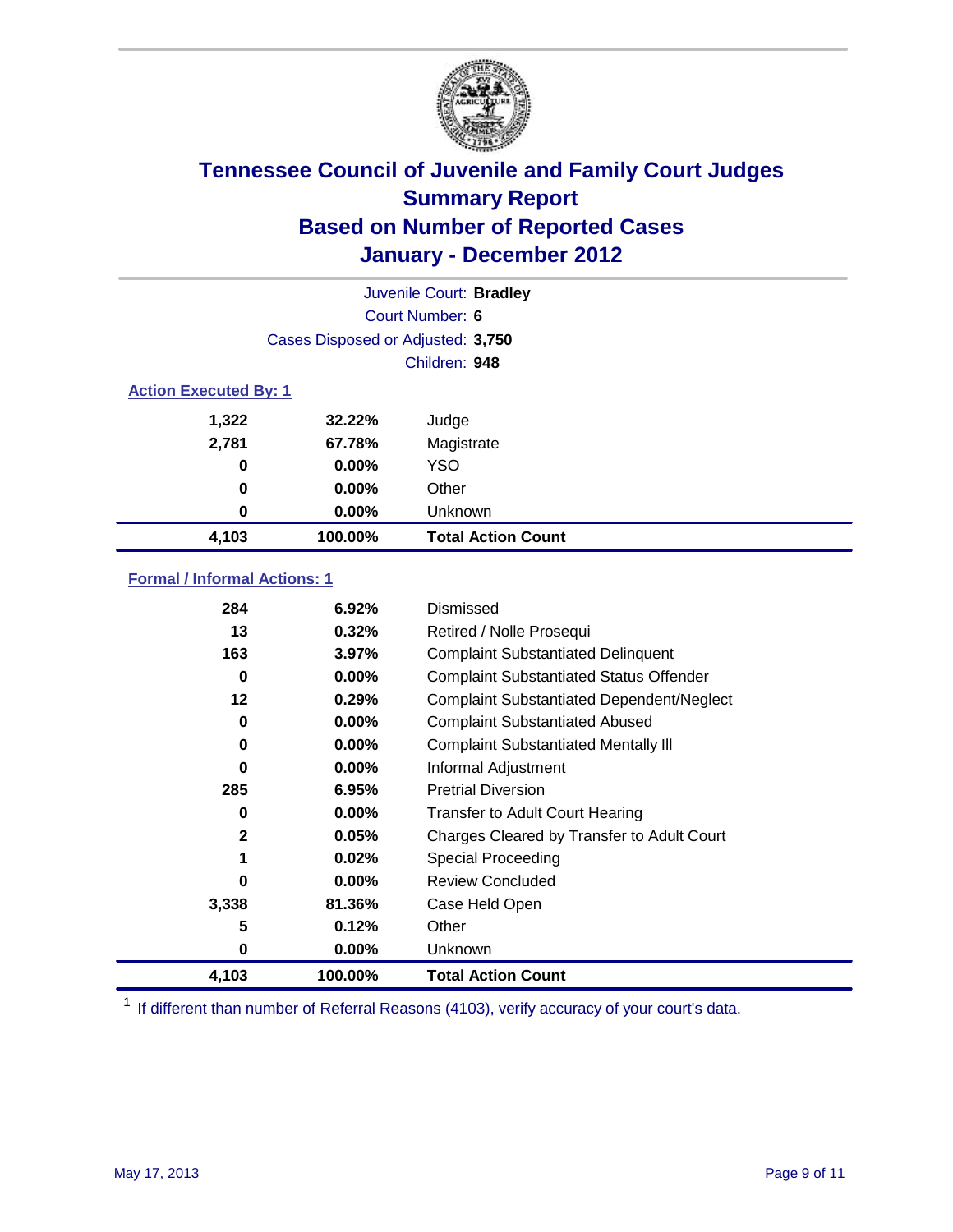

|                       |                                   | Juvenile Court: Bradley                               |
|-----------------------|-----------------------------------|-------------------------------------------------------|
|                       |                                   | <b>Court Number: 6</b>                                |
|                       | Cases Disposed or Adjusted: 3,750 |                                                       |
|                       |                                   | Children: 948                                         |
| <b>Case Outcomes:</b> |                                   | There can be multiple outcomes for one child or case. |
| 294                   | 5.25%                             | <b>Case Dismissed</b>                                 |
| 262                   | 4.68%                             | Case Retired or Nolle Prosequi                        |
| 72                    | 1.29%                             | Warned / Counseled                                    |
| 2,904                 | 51.89%                            | Held Open For Review                                  |
| 145                   | 2.59%                             | Supervision / Probation to Juvenile Court             |
| 0                     | 0.00%                             | <b>Probation to Parents</b>                           |
| 0                     | 0.00%                             | Referral to Another Entity for Supervision / Service  |
| 396                   | 7.08%                             | Referred for Mental Health Counseling                 |
| 121                   | 2.16%                             | Referred for Alcohol and Drug Counseling              |
| 0                     | 0.00%                             | <b>Referred to Alternative School</b>                 |
| 0                     | 0.00%                             | Referred to Private Child Agency                      |
| 0                     | 0.00%                             | Referred to Defensive Driving School                  |
| 0                     | 0.00%                             | Referred to Alcohol Safety School                     |
| 37                    | 0.66%                             | Referred to Juvenile Court Education-Based Program    |
| 1                     | 0.02%                             | Driver's License Held Informally                      |
| 0                     | 0.00%                             | <b>Voluntary Placement with DMHMR</b>                 |
| 0                     | 0.00%                             | <b>Private Mental Health Placement</b>                |
| 0                     | 0.00%                             | <b>Private MR Placement</b>                           |
| 355                   | 6.34%                             | Placement with City/County Agency/Facility            |
| 0                     | 0.00%                             | Placement with Relative / Other Individual            |
| 12                    | 0.21%                             | Fine                                                  |
| 143                   | 2.56%                             | <b>Public Service</b>                                 |
| 34                    | 0.61%                             | Restitution                                           |
| 0                     | 0.00%                             | <b>Runaway Returned</b>                               |
| 307                   | 5.49%                             | No Contact Order                                      |
| 0                     | 0.00%                             | Injunction Other than No Contact Order                |
| 7                     | 0.13%                             | <b>House Arrest</b>                                   |
| 306                   | 5.47%                             | <b>Court Defined Curfew</b>                           |
| 0                     | 0.00%                             | Dismissed from Informal Adjustment                    |
| 0                     | 0.00%                             | <b>Dismissed from Pretrial Diversion</b>              |
| 0                     | 0.00%                             | Released from Probation                               |
| 1                     | 0.02%                             | <b>Transferred to Adult Court</b>                     |
| 0                     | $0.00\%$                          | <b>DMHMR Involuntary Commitment</b>                   |